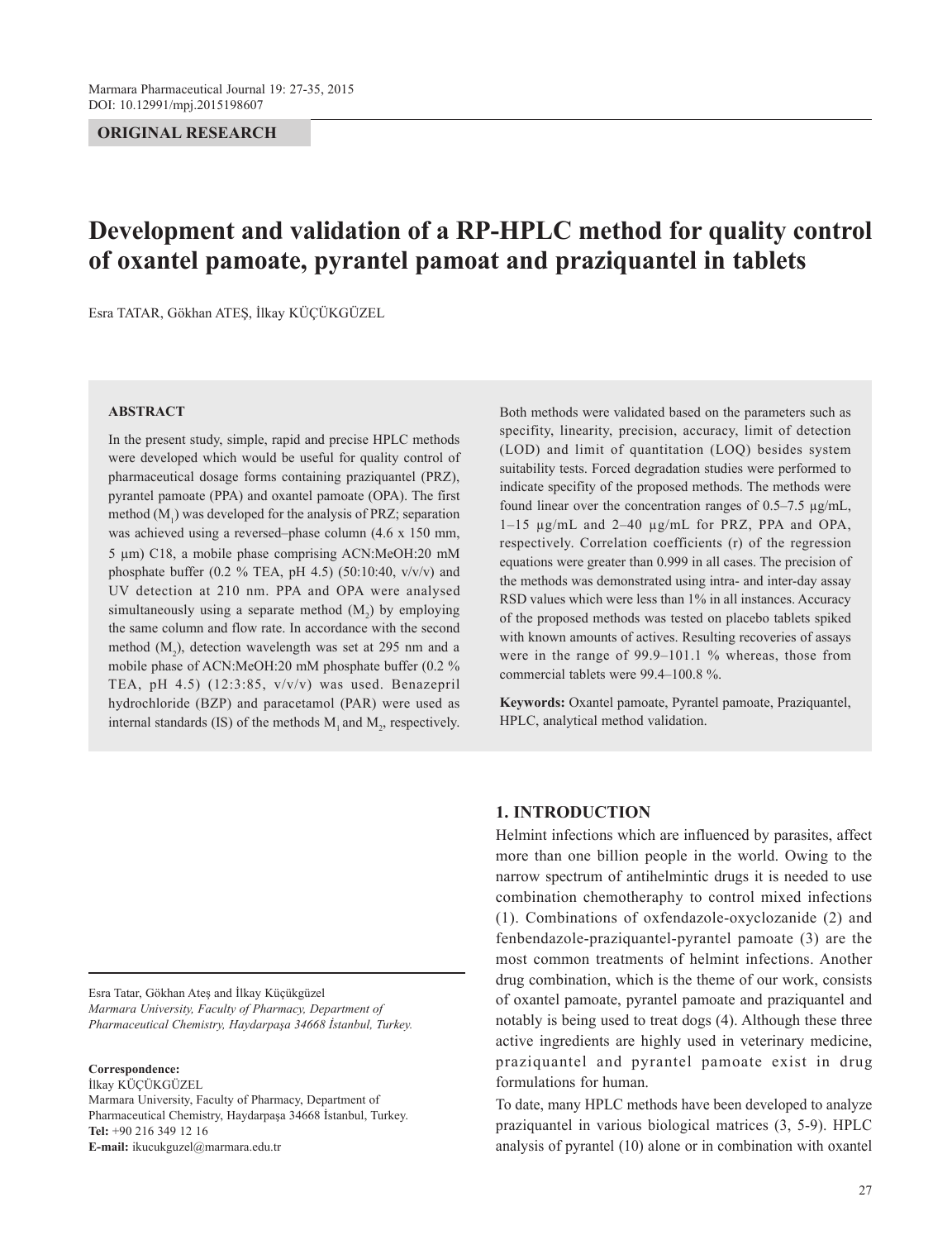(11) and febantel-praziquantel (12) have also been reported. Gonzalez *et al*. (5) determined praziquantel by using C18 column at 217 nm after solid phase extraction for preparing the sample. Enantiomers of praziquantel in human plasma were separated by Liu and Stewart by using cellulose-based chiral column and UV detector (6). Lerch and Blashcke (13) worked on praziquantel's metabolism in rat liver microsomes by the help of CE and LC-MS and revealed that *R-(-)* enantiomer metabolizes to *trans*- and *cis*-4 hydroxypraziquantel. As continuance, Meier and Blaschke (14) determined praziquantel's mono-, di-, trihydroxy metabolites and their glucuronide and sulphate conjugates in human urine by using CE-MS and LC-MS. The same research group identified *trans*- and *cis*-4 hydroxypraziquantel and an undefined monohydroxy metabolite in isolated rat hepatocytes by using gradient elution method (8). Schepmann and Blaschke (7), identified the new monohydroxy metabolite mentioned above, through combined MS<sup>n</sup> and NMR techniques including a reversed phase HPLC column and  $ACN:H_2O(28:72 \text{ v/v})$  mobil phase, as 8-hydroxypraziquantel. Bonato *et al.* (15), reported the analysis of praziquantel and *trans*-4-hydroxypraziquantel in swine plasma samples by using a LC-MS-MS method which is comprised of a cyanopropyl column and MeOH: $H_2O$  (3:7, v/v) plus 0.5% of acetic acid mobile phase.

A method for determination of praziquantel in human plasma was developed by the utilization of C18 reversed phase column and  $ACN$ : $MeOH$ : $H_2O$  (36:10:54 v/v/v) as mobile phase (9). Other report on HPLC determination of praziquantel in human plasma reveals the use of diazepam as internal standard using a similar reversed-phase column and  $ACN:H_2O$  (70:30, v/v), after liquid-liquid extraction of plasma samples (16). An enantioselective analysis method for praziquantel, (+)-(*S*)-praziquantel and (−)-(*R*)-4 hydroxypraziquantel enantiomers in human plasma by chiral LC-MS<sup>2</sup> method was reported. The method was reported to employ a Chiralpak AD column and hexane:isopropanol (75:25, v/v) mobile phase (17).

Praziquantel in bulk powder and its pharmacopoeial impurities were determined by using a calixarene column and mobile phase consisting of ACN and 25 mM ammonium acetate (18). The recent work describing determination of praziquantel in bulk and in synthetic mixtures through a reversed-phase high-performance liquid chromatography method was published in 2014 (19). Li *et al.* (20) reported HPLC and NMR – based analysis of praziquantel tablets to compare products from different manufacturers and to determine batch-to-batch variation from a single manufacture. Through another work; praziquantel, fenbendazole and pyrantel pamoate combination was tried to be determined in

dog plasma but not succeed by the reason of highly polar and basic character of pyrantel. Consequently, pyrantel was determined seperately due to its early retention time (3). For the determination of pyrantel pamoate in binary mixture with mebendazole C8 reversed phase column and phosphate buffer:ACN:TEA mobil phase were used at 290 nm (21). Determination of pyrantel tartarate in medicated feeds has been confirmed as a stable method of recent date (22). For the evaluation of pyrantel pamoate in binary mixture with oxantel pamoate, ACN with butylamine modifier mobile phase and C8 reversed phase column were used (11). Oxfendazole-oxyclozanide (2) binary mixture and combined preparations of similar antihelmintic drugs as mebendazole, fenbendazole, albendazole and their related impurities were determined together (23).

Nonetheless the absence of a report on determination of pyrantel pamoate, oxantel pamoate and praziquantel mixture from biological fluids or pharmaceutical dosage forms simultaneously, directs us to emphasize determination of these drugs. A specific, accurate, and precise method that could be applied to the quantitative analysis of tablets and other pharmaceutical preparations containing these three active ingredients was developed and validated for the determination of raw material and pharmaceutical product and for quality control, content uniformity and dissolution tests.

## **2. EXPERIMENTAL**

## **2.1. Materials and reagents**

Pyrantel pamoate (PPA), oxantel pamoate (OPA), praziquantel (PRZ) standarts and pharmaceutical dosage forms (tablets) containing these APIs (Active Pharmaceutical Ingredients), were kindly provided by Topkim Topkapı Medicine Premix (İstanbul, Turkey). Benazepril HCl and paracetamol standarts were gifts from Novartis Pharmaceuticals (İstanbul, Turkey) and Drogsan (İstanbul, Turkey) respectively. Methanol and acetonitrile were of gradient grade and purchased from Merck company (Darmstadt, Germany). Triethylamine (TEA) and orthophosphoric acid (85%) were of analytical grade and procured from Fluka and Carlo-Erba Companies respectively. Potassium dihydrogen phosphate procured from Riedel-de Häen. Sodium hydroxide, hydrochloric acid and hydrogen peroxide were purchased from Merck company (Darmstadt, Germany).

## **2.2. Instrumentation**

The liquid chromatographic system used in the present study consisted of an Agilent Technologies 1100 series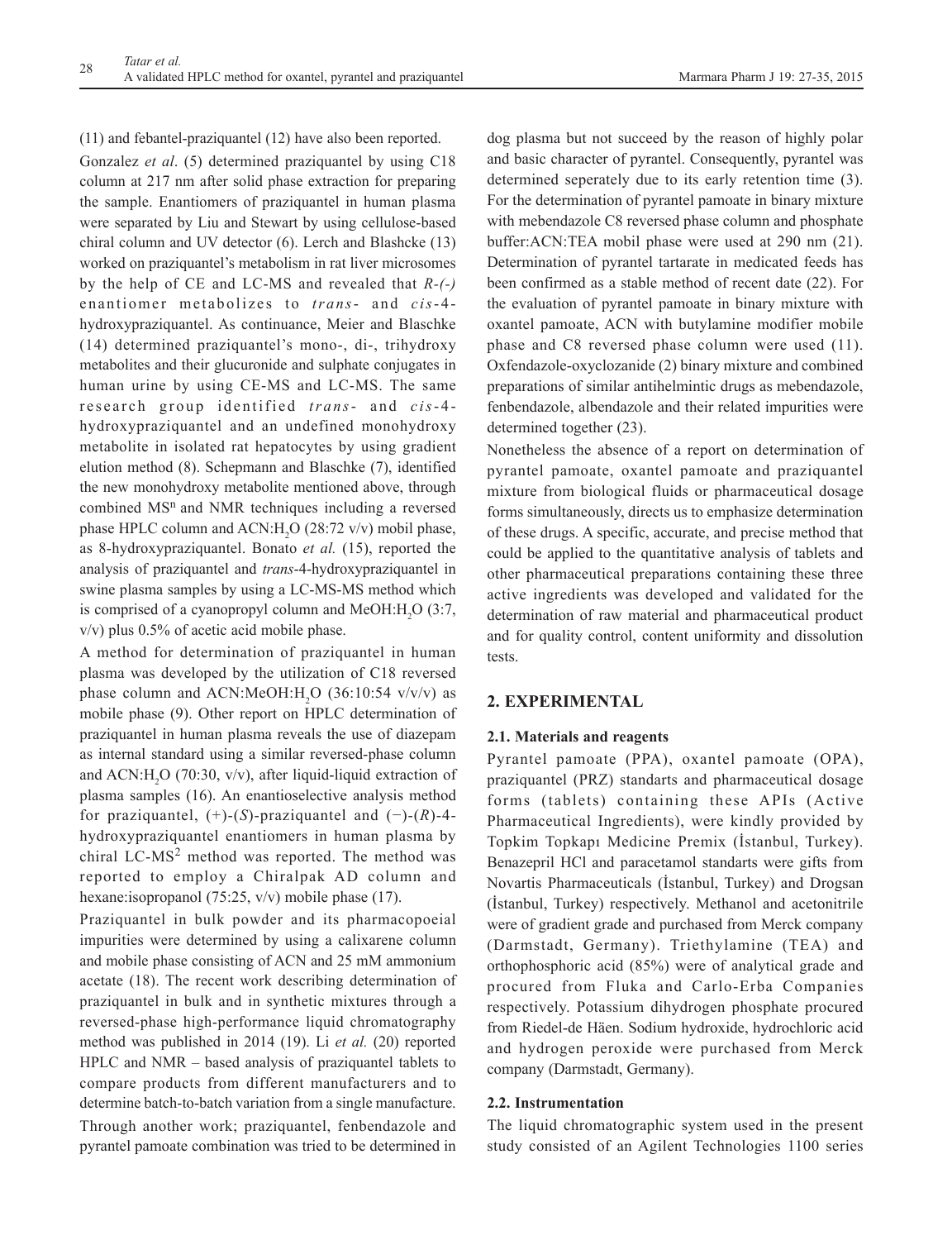**Table 1.** Structures and calculated physico-chemical properties of the APIs.

| Structures and chemical names of the APIs                                                                                                                                                           | Formula & M.W.<br>$(g$ .mol <sup>-1</sup> )                                        | $\text{Log } P^I$ | Log P <sup>2</sup> | pKa <sup>1</sup>                        |
|-----------------------------------------------------------------------------------------------------------------------------------------------------------------------------------------------------|------------------------------------------------------------------------------------|-------------------|--------------------|-----------------------------------------|
| Praziquantel<br>2-(Cyclohexylcarbonyl)-1,2,3,6,7,11b-hexahydro-4H-pyrazino [2,1-a]isoquinolin-4-one                                                                                                 | $C_{19}H_{24}N_2O_2$<br>312.406                                                    | 2.42              | 2.74               |                                         |
| Pyrantel pamoate<br>$(E)$ -1,4,5,6-Tetrahydro-1-methyl-2-[2-(2-thienyl)vinyl] pyrimidin, 4,4'-methylenebis<br>[3-hydroxy-2-naphtoic acid] salt<br>COOH<br>HOOC<br>$H_3C$                            | Base<br>$C_{11}H_{14}N_5S$<br>206.3083<br>Salt<br>$C_{34}H_{30}N_2O_6S$<br>594.678 | 2.69              | 2.47               | 11.00 <sup>a</sup>                      |
| Oxantel pamoate<br>$(E)$ -1-Methyl-1,4,5,6-tetrahydro-2-[2-(3-hydroxyphenyl)vinyl] pyrimidine,<br>4,4'-methylenebis[3-hydroxy-2-naphtoic acid] salt<br>OH<br>CH <sub>3</sub><br>HOOC.<br>COOH<br>HO | Base<br>$C_{13}H_{16}N_{2}O$<br>216.279<br>Salt<br>$C_{36}H_{32}N_2O_7$<br>604.649 | 2.26              | 2.25               | 11.00 <sup>a</sup><br>8.00 <sup>b</sup> |

<sup>1</sup> Log P and pKa values were calculated using **ALOGPs** software (http://vcclab.org/lab/alogps/start.html).

2 Log P values were calculated using **Molinspiration** software (http://www.molinspiration.com/).

<sup>a</sup> basic p $K_a$ ; <sup>b</sup> acidic p $K_a$ . All Log P and p $K_a$  values of Pyrantel and Oxantel were calculated from their bases.

instrument equipped with a quaternary solvent delivery system and a model Agilent series G-13158 photodiode array detector. A Rheodyne syringe loading sample injector with a 50 µl sample loop was used for the injections of analytes. Chromatographic data were collected and processed using HP-Vectra VL-DOO DT software. The separation was performed at ambient temperature on a reversed phase Waters Symmetry C18 Column (150 mm x 4.6 mm; 5µm particle size). A Waters Symmetry C18 analytical guard column packed with the same sorbent was used.

SMILES were generated from the structures using the ACD/ ChemSketch version 8.0 molecular editor (http://www. acdlabs.com) and then  $log P$  and  $pK_a$  values were calculated using ALOGPS 2.102 logP/logS calculation software (24, 25). Validity of the Log P values were also checked using another online software, Molinspiration online property calculation toolkit (26). The calculated log P and  $pK_a$  values for all the compounds are given in Table 1.

## **2.3. Mobile phases**

Two kinds of mobile phase systems were used in our work : M<sub>1</sub>: ACN:MeOH:20 mM phosphate buffer (0.2 % TEA, pH 4.5) (50:10:40, v/v/v)

M<sub>2</sub>: ACN:MeOH:20 mM phosphate buffer (0.2 % TEA, pH 4.5) (12:3:85, v/v/v)

Preparation of phosphate buffer : 2.722 g  $KH_{2}PO_{4}$  was dissolved in sufficient bidistilled water and 2 ml TEA was added to produce 1000 ml. The final pH of the solution was adjusted to the 4.5 with orthophosphoric acid.

#### **2.4. Standard stock solutions**

Stock solutions of OPA, PPA, PRZ, PAR and BZP : 20 mg of each was weighed and dissolved in methanol to produce 100 ml by ultrasonication for 10 minutes. The volumetric flasks were wrapped with foil paper to keep out of light and preserved at +4°C.

#### **2.5. Standard stock solutions for precision studies**

The precision of the proposed method was assessed as repeatability performing five replicate injections of three different sample solutions with concentations 0.6-2.0-6.0 µg/ml for PRZ, 12.5 µg/ml for PPA and 3.0-15.0-37.5 µg/ ml for OPA

## **2.6. Sample preparations**

Ten tablets were weighed, their mean weight were determined as 1050.03 mg and then they were finely powdered. 38.25 mg of powder was transferred into a 100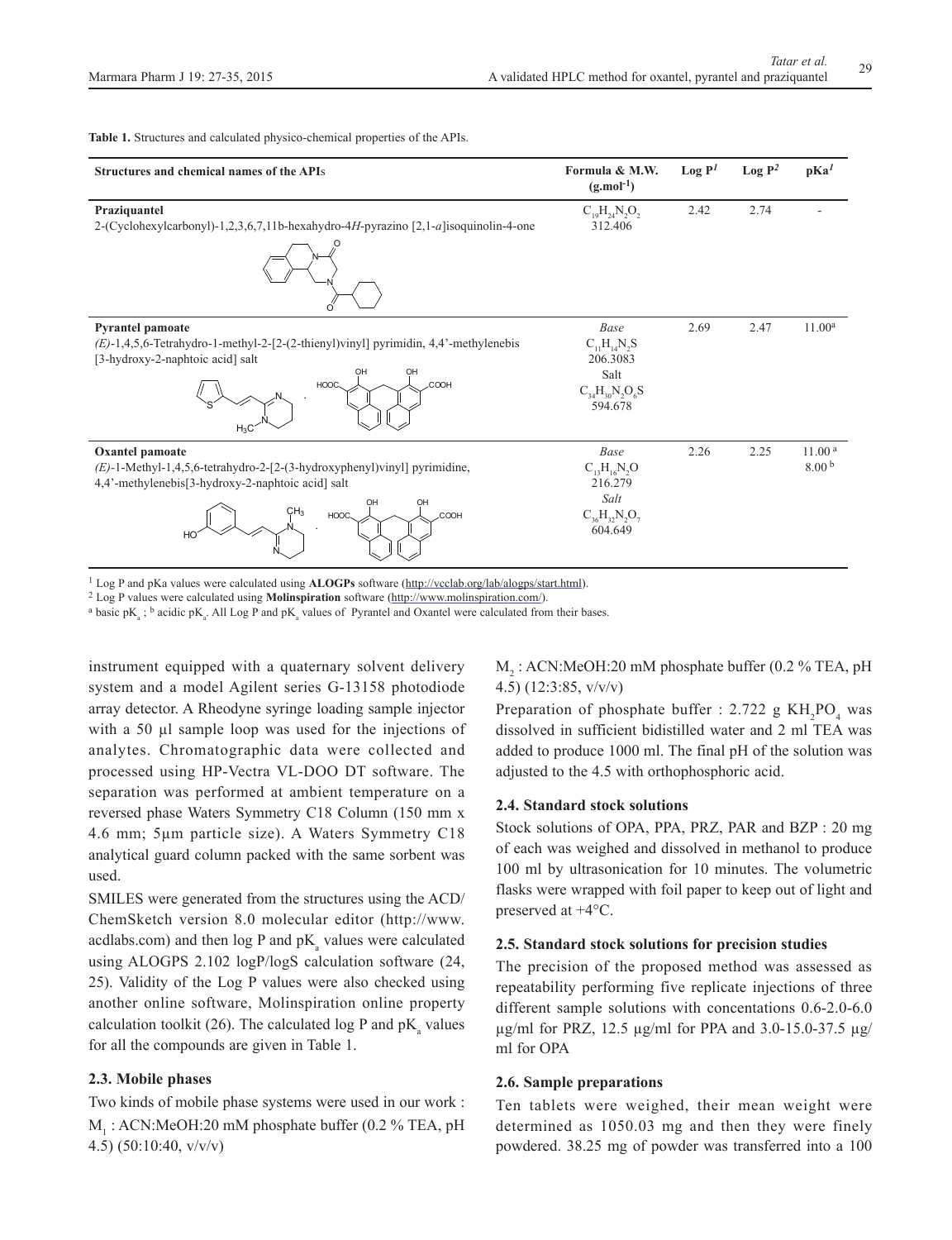ml volumetric flask and diluted to 100 ml with methanol, sonicated for 20 min and 10 ml sample taken from this solution was centrifuged at 3000 rpm for 15 min. To a 1 ml aliquot from supernatant was added 100 µl of benazepril HCl stock solution and 750 µl of paracetamol stock solution the made up the volume of 10 ml with mobile phase.

## **2.7. Chromatographic conditions**

Two methods used for chromatographic analysis of the APIs can be described as follows.

**M1** : A reversed-phase Waters Symmetry C18 column with a particle size of 5µm and dimentions of 4.6 x 150 mm were used. The mobile phase consisted ACN:MeOH:20 mM phosphate buffer (0.2% TEA, pH 4.5) (50:10:40, v/v/v) and delivered at a flow rate of 1.5 ml/min. Injection volume was 50 µl. The analytes were monitored using a PDA detector at 210 nm (bandwidth: 4 nm). The buffer contained 20 mM  $KH_2PO_4$  and 0.2% TEA; and the final pH were adjusted to pH 4.5 with  $H_3PO_4$ .

**M2** : A reversed-phase Waters Symmetry C18 column with a particle size of 5  $\mu$ m and dimentions of 4.6 x 150 mm were used. The mobile phase consisted of ACN:MeOH:20 mM phosphate buffer  $(0.2 % TEA, pH 4.5) (12:3:85, v/v/v)$ and delivered at a flow rate of 1.5 ml/min. Injection volume was 50 µl. The analytes were monitored using a PDA detector at 295 nm (bandwidth: 4 nm).

## **3. RESULT and DISCUSSION**

## **3.1. Determination of the mobile phase**

The pharmaceutical dosage form which is the theme of our work consists of 50 mg of praziquantel (PRZ), 140 mg of pyrantel pamoate (PPA) and 545 mg of oxantel pamoate (OPA) for each tablet. These three active ingredients are being governed in veterinary medicine together with human use. We planned this work on the basis of absence of an analytical method for the determination of pharmaceutical dosage forms containing PRZ, PPA and OPA combinations by HPLC. For accessing the optimum chromatographic conditions lots of attemps were held. The first attempt was trying to use water included mobile phases. By using mobile phase systems which consist of ACN:MeOH:water at different levels, PRZ's peaks were evaluated at acceptable retention time but because of the basic characters of PPA and OPA high tailing factor, unacceptable retention profile and peaks holding trogether with the void volume occured. For later-dated experiences, buffer solutions of  $KH_2PO_4$  and orthophosphoric acid (for pH adjustment) were prepared. When the pH of the buffer solution was acidic the wide peak shapes of pyrantel and oxantel got narrower but

acceptable elution and retention time were not assessed. Changing pH did not affect non-basic PRZ; peak shape and retention time of it didn't vary. When PPA and OPA were well-resolved from each other there was no eluting potential for PRZ and very late eluting potential for pamoic acid that could interfere the following injections. As PRZ had an acceptable retention time, PPA and OPA were not wellresolved from each other and from the void volume therefore an ion-pair forming agent, sodium hexane sulfonate (PIC B-6), was used. During this trial, either no well-resolving profile for PPA and OPA or late retention time for PRZ were carried out. Consequently gradient elution method was tried to determinate the multicomponent tablet. By the help of gradient elution PRZ, PPA and OPA were eluted with success but some disadvantages of the system were confirmed. If we considered the ratio of active ingredients of tablet there would be no sufficient resolving profile for PPA and OPA. It was necessary to detect PRZ at 210 nm but shift and noise were occured at this wavelenght. Time of one analysis lasted at least 30 mins. Tailing of pamoic acid peak could interefere with PRZ. After all these attempts a method to analyse the four component of the tablet can not be optimized so two different methods were enhanced for PPA and OPA together and PRZ alone. In 1998, Morovján *et al*. (3) determined praziquantel, fenbendazole and pyrantel pamoate in dog plasma by facing the same problems so that they determined pyrantel pamoate alone and praziquantel–fenbendazole together. By using 20 mM  $KH_2PO_4$  buffer and orthophosphoric acid for pH adjustment to 4.5, the best results were obtained. TEA was added to the mobile phase for getting reproducibility and avoiding secondary interaction between silanol groups and PPA, OPA as the cause of unacceptable peak shapes (27). Since PRZ has been nonbasic it was not affected by this change. After testing the combinations of ACN-MeOH-20 mM  $KH_{2}PO_{4}$ (0.2% TEA, pH 4.5) with ratios 10:50:40, 30:30:40,  $40:20:40$  and  $50:10:40$  v/v/v it was approved to work with the fourth one to determine PRZ. This method was rapid, it lasted nearly 5 mins and pyrantel, oxantel and pamoic acid were eluted at void volume so no interference with PRZ and other injections. Flow rate was 1.5 ml/min and wavelength for detection was 210 nm for this method (M1). For acceptable retention times appertaining PPA and OPA, ratio of organic solvent was reduced in M1 system and a new system (M2) of ACN:MeOH:20 mM  $KH_2PO_4$  (0.2% TEA, pH 4.5) 12:3:85 v/v/v was developed. Flow rate remained the same at M2 system but wavelength for detection was set to 295 nm to avoid noise and to achieve higher absorption of PPA and OPA. Required time for one analysis by employing M2 system was shorter than 6 mins and there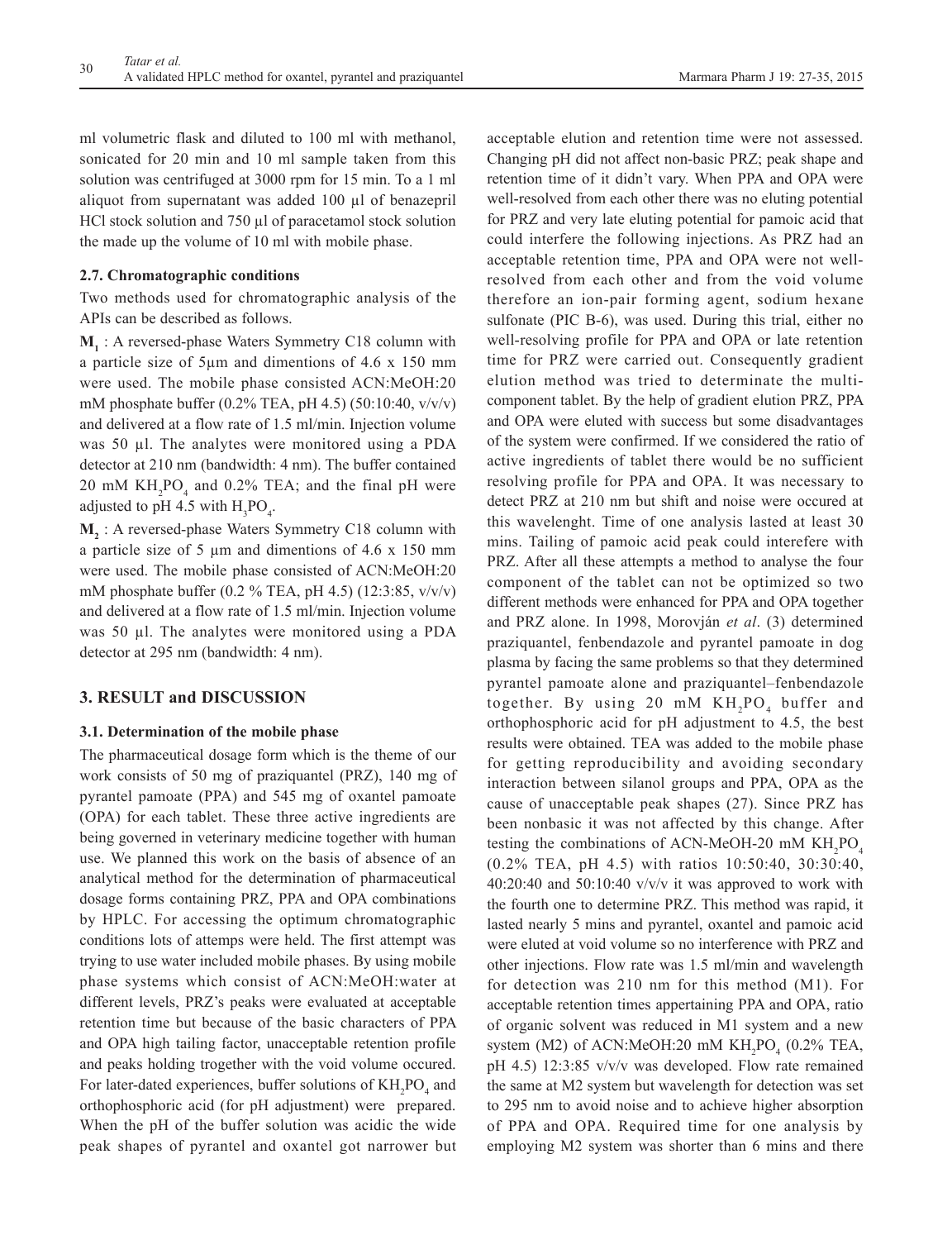

**Figure 1.** Typical chromatograms obtained from standard solutions of OPA, PPA and PRZ (Sample concentrations:  $PRZ = 3 \mu g/mL$ ;  $BZP = 2 \mu g/L$ mL; PPA =  $5 \mu$ g/mL; OPA =  $10 \mu$ g/mL; PAR =  $15 \mu$ g/mL).

were no peak accounting for neither PRZ nor pamoic acid. Internal standarts; BZP for M1 system and PAR for M2 system were used to eliminate errors of manual injection.

## **3.2. Validation of the analytical method**

The aim of validation of an analytical method is to state whether it serves the aim or not (28). A developed method should pass the tests: precision, accuracy, limit of detection, limit of quantitation, specificity, linearity and range, ruggedness, robustness. Specificity symbolizes the selectivity of the system and means that a peak represents only one substance and no co-elution with the other ingredients of tablet, internal standards, impurities and degradation products. In our work, PRZ, PPA and OPA were discriminated from each other and internal standards on the basis of qualitative and quantitative aspect with acceptable resolution values (Please see Figure 1). By the help of recovery process it was confirmed that inactive ingredients of tablet did not affect the analysis.

Since reference standards for impurities of active ingredients have not been supplied accelerated degradation studies were performed to provide an evidence for the specificity of the proposed method. Degradation experiments were designed using acid, base, oxidative agents, heat, UV and direct daylight and it was shown that degradation products' peaks were quantitatively well-resolved from the peaks of active ingredients. Peak homogeneity of the compounds was checked using an Agilent 1100 Diode array detector (DAD) and it was demonstrated that a peak represents an active ingredient. Losses due to degradation experiments that drew



**Figure 2.** Calibration plots of OPA, PPA and PRZ.

**Table 2**. Characteristics of **PSE** and **CET** calibration plots.

|                                           | PRZ         | <b>PPA</b> | <b>OPA</b> |
|-------------------------------------------|-------------|------------|------------|
| Linearity range $(\mu g.mL^{-1})$         | $0.5 - 7.5$ | $1 - 15$   | $2 - 40$   |
| Slope*                                    | 0.7055      | 0.2807     | 0.2537     |
| Intercept <sup>*</sup>                    | $-0.0458$   | $-0.0354$  | $-0.0184$  |
| Standard error of the slope               | 0.00066     | 0.00056    | 0.00028    |
| Standard error of the intercept           | 0.00134     | 0.00091    | 0.00056    |
| Correlation coefficient (r)               | 0.9997      | 0.9999     | 0.9998     |
| Limit of detection $(\mu g.mL^{-1})$      | 0.014       | 0.024      | 0.016      |
| Limit of quantification $(\mu g.mL^{-1})$ | 0.043       | 0.072      | 0.050      |

\* : Mean of five injections.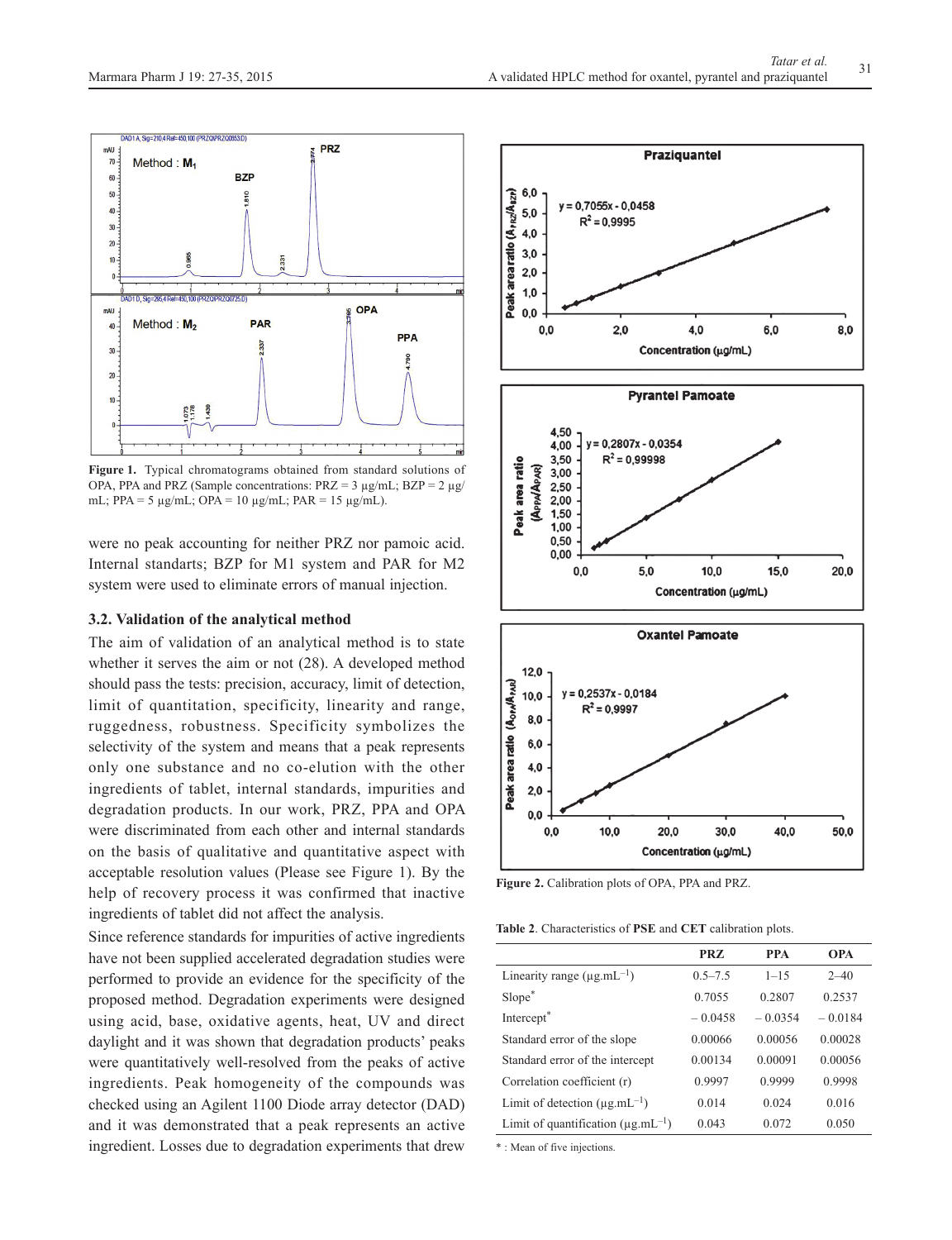**Table 3**. Summary of intra-day (repeatability) and inter-day (intermediate precision) variability data for the analysis of PRZ, PPA and OPA.

|              |       |                        | Intra-day                 |            | Inter-day              |                           |            |  |
|--------------|-------|------------------------|---------------------------|------------|------------------------|---------------------------|------------|--|
| $(\mu$ g/mL) | added | Found*<br>$(\mu$ g/mL) | $\frac{0}{0}$<br>Recovery | <b>RSD</b> | Found*<br>$(\mu$ g/mL) | $\frac{0}{0}$<br>Recovery | <b>RSD</b> |  |
|              | 0.6   | 0.60                   | 100.4                     | 0.25       | 0.60                   | 99.3                      | 0.80       |  |
| <b>PRZ</b>   | 2.0   | 1.98                   | 99.2                      | 0.29       | 1.99                   | 99.4                      | 0.33       |  |
|              | 6.0   | 5.97                   | 99.6                      | 0.18       | 5.97                   | 99.5                      | 0.44       |  |
|              | 1.2   | 1.21                   | 100.4                     | 0.42       | 1.20                   | 99.8                      | 0.12       |  |
| <b>PPA</b>   | 5.0   | 4.98                   | 99.5                      | 0.62       | 5.02                   | 100.4                     | 0.18       |  |
|              | 12.5  | 12.44                  | 99.5                      | 0.23       | 12.44                  | 99.5                      | 0.49       |  |
|              | 3.0   | 2.99                   | 99.7                      | 0.32       | 3.03                   | 100.9                     | 0.40       |  |
| <b>OPA</b>   | 15.0  | 15.04                  | 100.2                     | 0.27       | 14.94                  | 99.6                      | 0.30       |  |
|              | 37.5  | 37.64                  | 100.4                     | 0.27       | 37.80                  | 100.8                     | 0.13       |  |

\*: Mean of five injections.

**Table 4**. Resolution of PRZ, PPA and OPA in laboratory-made mixtures using the proposed method.

|                | Added $(\mu g/mL)$ |            |            | Found $(\mu g/mL)$ |            |         | % Recovery |            |            |
|----------------|--------------------|------------|------------|--------------------|------------|---------|------------|------------|------------|
| <b>PRZ</b>     | <b>PPA</b>         | <b>OPA</b> | <b>PRZ</b> | <b>PPA</b>         | <b>OPA</b> |         | <b>PRZ</b> | <b>PPA</b> | <b>OPA</b> |
| $\overline{2}$ | 5                  | 5          | 2.00       | 4.98               | 5.07       |         | 100.2      | 99.6       | 101.4      |
| $\overline{2}$ | 5                  | 10         | 2.00       | 4.97               | 9.97       |         | 99.9       | 99.3       | 99.7       |
| $\overline{2}$ | 5                  | 15         | 1.99       | 4.93               | 15.20      |         | 99.4       | 98.7       | 101.3      |
| $\overline{2}$ | 5                  | 20         | 2.00       | 4.94               | 20.26      |         | 99.8       | 98.7       | 101.3      |
| $\overline{2}$ | 5                  | 30         | 2.01       | 5.01               | 30.39      |         | 100.3      | 100.2      | 101.3      |
|                |                    |            |            |                    |            | mean    | 99.9       | 99.3       | 101.0      |
|                |                    |            |            |                    |            | % RSD   | 0.35       | 0.67       | 0.71       |
| 2              | 1.5                | 15         | 2.01       | 1.48               | 15.08      |         | 100.5      | 98.9       | 100.5      |
| $\overline{2}$ | $\overline{2}$     | 15         | 1.99       | 1.98               | 15.06      |         | 99.6       | 99.1       | 100.4      |
| $\overline{c}$ | 5                  | 15         | 2.01       | 4.96               | 15.08      |         | 100.3      | 99.1       | 100.6      |
| $\overline{2}$ | 8                  | 15         | 2.00       | 7.92               | 14.91      |         | 100.1      | 99.0       | 99.4       |
| $\overline{2}$ | 12                 | 15         | 1.99       | 11.91              | 14.99      |         | 99.3       | 99.3       | 99.9       |
|                |                    |            |            |                    |            | mean    | 99.9       | 99.1       | 100.2      |
|                |                    |            |            |                    |            | % RSD   | 0.51       | 0.13       | 0.51       |
| 0.6            | 5                  | 15         | 0.61       | 4.99               | 15.10      |         | 101.3      | 99.8       | 100.7      |
| 1              | 5                  | 15         | 1.01       | 5.03               | 15.10      |         | 101.2      | 100.6      | 100.6      |
| $\overline{2}$ | 5                  | 15         | 2.03       | 5.04               | 15.07      |         | 101.3      | 100.9      | 100.5      |
| $\overline{4}$ | 5                  | 15         | 4.01       | 5.05               | 15.13      |         | 100.2      | 101.0      | 100.8      |
| 6              | 5                  | 15         | 6.08       | 5.02               | 15.09      |         | 101.4      | 100.3      | 100.6      |
|                |                    |            |            |                    |            | mean    | 101.1      | 100.5      | 100.6      |
|                |                    |            |            |                    |            | $%$ RSD | 0.50       | 0.48       | 0.13       |

attention were caused by heating PRZ with acid and PRZ, OPA with base. It was observed that, direct exposure to daylight and UV irradiation decompose pyrantel whereas other two APIs did not. At the end of other degradation reactions no notable degradation product were detected.

**Table 5.** Stathistical analysis of assay results and recovery experiments in the placebo tablets and commercial samples.

|            |            |                            | Analyst $-$ II                              |                                           |                                                                                                                                                                     |  |
|------------|------------|----------------------------|---------------------------------------------|-------------------------------------------|---------------------------------------------------------------------------------------------------------------------------------------------------------------------|--|
| <b>PRZ</b> | <b>PPA</b> | <b>OPA</b>                 | <b>PRZ</b>                                  | <b>PPA</b>                                | <b>OPA</b>                                                                                                                                                          |  |
| 50         | 140        | 545                        | 50                                          | 140                                       | 545                                                                                                                                                                 |  |
| 50.413     |            |                            |                                             | 139.153 544.715                           |                                                                                                                                                                     |  |
|            |            |                            |                                             |                                           |                                                                                                                                                                     |  |
| 100.826    | 99.800     | 99.616                     | 99.843                                      | 99.395                                    | 99.948                                                                                                                                                              |  |
| 0.624      | 0.491      | 0.576                      | 0.882                                       | 0.242                                     | 0.622                                                                                                                                                               |  |
| 2.225      | 1.819      | 0.961                      | ***                                         |                                           |                                                                                                                                                                     |  |
| 54.781     |            |                            | 53.825                                      |                                           | 150.710 586.694                                                                                                                                                     |  |
| 55.054     |            |                            |                                             |                                           | 150.608 592.972                                                                                                                                                     |  |
|            |            |                            |                                             |                                           | ± 2.119                                                                                                                                                             |  |
| 100.497    | 100.589    | 100.597                    | 101.112                                     | 99.932                                    | 101.070                                                                                                                                                             |  |
| 0.367      | 0.527      | 0.242                      | 0.753                                       | 0.782                                     | 0.341                                                                                                                                                               |  |
| 1.780      | 1.705      | 2.748                      | ***<br>$= 3.17$<br>$t_{\text{theoretical}}$ |                                           |                                                                                                                                                                     |  |
|            |            | $\pm 0.330$<br>$\pm 0.212$ | Analyst $-I$                                | 153.388 597.117<br>154.292 600.683 54.424 | 139.721 542.906 49.922<br>$\pm$ 0.719 $\pm$ 3.278 $\pm$ 0.462 $\pm$ 0.534 $\pm$ 3.556<br>$t_{\text{theoretical}}=3.17$<br>$\pm 0.854 \pm 1.525 \pm 0.430 \pm 1.235$ |  |

\* Mean values represent six determinations.

\*\* *t*-tests were calculated using mean recoveries.

\*\*\*  $t_{\text{theoretical}}$  value was taken from  $t$ -table for 99% confidence level and  $N=12$ 

In the wake of calibration experiments, concentration levels ranging from 0.5-7.5 µg/ml for PRZ, 1-15 µg/ml for PPA and 2-40 µg/ml for OPA were found in linear correlation with detector response. Correlation coefficients of regression equations were calculated as 0.9995 for PRZ, 0.99998 for PPA, 0.9996 for OPA due to high linearity (Please see Figure 2 and Table 2). By using calibration curves and LOD=3.3.ϭ/S and LOQ=10.ϭ/S criterions limit of detection (LOD) for PRZ, PPA and OPA were calculated as 0.014  $\mu$ g/ml, 0.024  $\mu$ g/ml and 0.016  $\mu$ g/ml the limit of quantitation (LOQ) for PRZ, PPA and OPA were calculated as 0.043 µg/ml, 0.072 µg/ml, 0.050 µg/ml respectively.

The precision of the proposed method was assessed as repeatability and intermediate precision. Recovery from placebo tablets and designation of the effect of different analyst on quantitative determination of compounds were planned as another intermediate precision experiment. The required results are depicted in Table 3.

According to the data given in Table 4, changes between the concentration ratios have no negative effect on repeatability. Proximity between the data required by prescribed method and the actual data can be defined as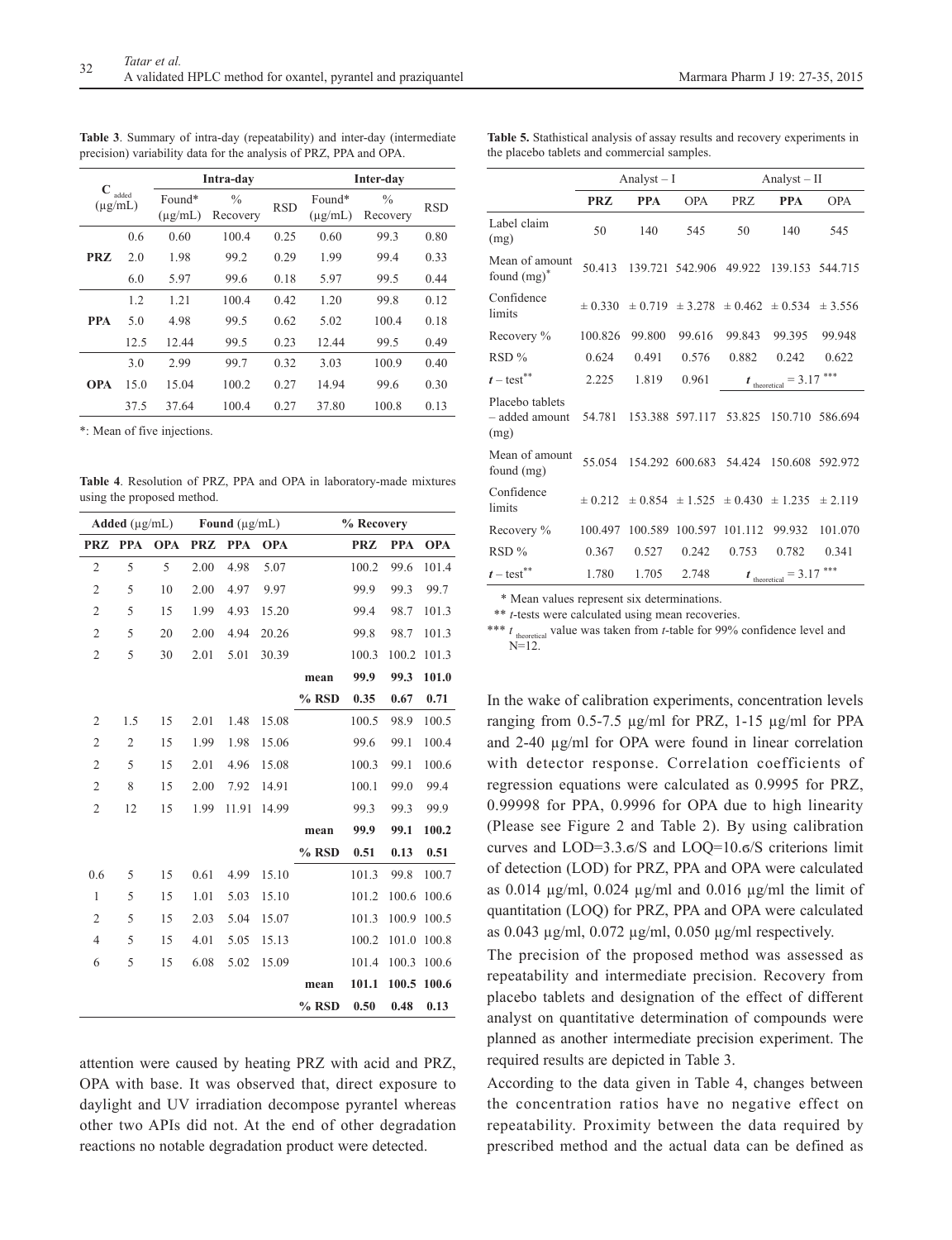| <b>Stress</b><br>conditions*                                                  | <b>Time</b>    |            | Recovery $(\% )$     |               |                    | <b>Relative retention</b><br>times (RRT) of<br>degradation<br>products** |                 |
|-------------------------------------------------------------------------------|----------------|------------|----------------------|---------------|--------------------|--------------------------------------------------------------------------|-----------------|
|                                                                               | (h)            | <b>PRZ</b> | <b>OPA</b>           | <b>PPA</b>    | <b>PRZ</b>         | <b>OPA</b>                                                               | <b>PPA</b>      |
| Fresh standard<br>(control)                                                   | $\overline{0}$ | 100        | 100                  | 100           | 0.846,<br>0.714    |                                                                          | 0.698           |
| Mobile phase,<br>stored in dark at<br>room<br>temperature                     | 24             | 99.573     | 98.98                | 99.306        | 0.846,<br>0.714    |                                                                          | 0.699           |
| Exposed to direct<br>sun light in<br>MeOH at room<br>temperature              | 24             |            | 98.808 98.864 42.949 |               | 0.844,<br>0.714    | 0.698                                                                    | 0.694           |
| Exposed to UV<br>irradiation in<br>MeOH at room<br>temperature UV<br>(254 nm) | 10             |            | 97.224 97.798        | 78.057        | 0.845,<br>0.715    | 0.689                                                                    | 0.238,<br>0.696 |
| MeOH, heating<br>at 80 $\degree$ C                                            | $\overline{4}$ | 97.64      |                      | 98.224 95.104 | 0.844,<br>0.714    |                                                                          | 0.697           |
| 0.5 N HCl,<br>heating at 80 °C                                                | 4              |            | 89.334 98.231        | 94.439        | 0.330,<br>0.437    |                                                                          | 0.700           |
|                                                                               |                |            |                      |               | $0.714$ ,<br>0.846 |                                                                          |                 |
| 0.5 N NaOH,<br>heating at 80 °C                                               | 4              | 3.266      | 4.613                | 97.256        | 0.333.<br>0.418    | 0.748,<br>0.805                                                          | 0.694,<br>0.763 |
|                                                                               |                |            |                      |               | 0.845              |                                                                          | 1.339           |
| $%3 H202$ , heating<br>at 80 °C                                               | $\overline{2}$ | 95.358     | 98.28                | 97.178        | 0.714,<br>0.846    |                                                                          | 0.696           |

**Table 6.** Recovery of APIs after accelerated degradation experiments under several stress conditions.

**Table 7.** System suitability results of the developed method.

|                  | Method Compound $k'$ $\alpha$ |       |               | $\mathbf{R}$ | $\mathbb{N}$ | Т                  | <b>RSD</b> |
|------------------|-------------------------------|-------|---------------|--------------|--------------|--------------------|------------|
| $\mathbf{M}_{1}$ | <b>BZP</b>                    |       | $0.716 - -$   |              |              | 2462 1.370         | 0.32       |
|                  | PRZ                           | 1.629 | 2.275 6.298   |              | 4848         | 1.238              | 0.43       |
| М,               | <b>PAR</b>                    |       | $1.079 - - -$ |              | 2860         | 1.326 0.29         |            |
|                  | <b>OPA</b>                    | 2.381 | 2.206         | 6.010        | 2380         | $1.242 \quad 0.21$ |            |
|                  | <b>PPA</b>                    | 3.269 | 1.373         | 3.068        | 3225         | 1.245              | 0.19       |



**Figure 3.** Typical chromatograms obtained from the analysis of tablet formulation comprises of OPA, PPA and PRZ.

produce good resolution between the peaks of interest with high reproducibility (29). The system suitability was determined by making six replicate injections from freshly prepared standard solutions and analyzing each solute for their peak area, theoretical plates (*N*), resolution (*R*) and tailing factors (*T*). System suitability requirements for OPA, PPA and PRZ were a R.S.D. of peak areas and retention times less than 1%, peak resolution (*R*) greater than 2.0 between two adjacent peaks for three analytes, theoretical plate numbers (*N*) at least 2000 for each peaks and USP tailing factors (*T*) less than 1.5. The results of system suitability test in comparison with the required limits can be shown in Table 7. Calculated k′ values of PRZ, PPA and OPA are 1.629, 3.269 and 2.381 respectively reveals well-resolution and no need to prolong the time of analysis. According to the results presented, the proposed method fulfils these requirements within the accepted limits (Please see Figure 3).

## **4. CONCLUSION**

According to the results the proposed method was found to be specific, accurate, precise and fast. There is no need for ion-pairing agents and gradient elution and also no need for

similar concentration with the test concentration. Two analyst worked on this attempt and the results were evaluated with % recovery. Upon getting high recovery values with placebo tablets, the developed method was decided to be applied to pharmaceutical dosage forms. Mean values of assay results obtained from two different analysts were analyzed through *t*-test if there's a statistically significant difference. Results showed that *t* values for placebo tablets and pharmaceutical products are not more than 3.17 which is the theoretical value for N=12 at 99% confidence limit, indicating no significant difference between the mean contents of the APIs obtained by two different analysts. The data gained by recovery studies were summarized in Table 5 and Table 6.

accuracy and this work was held on placebo tablets having

In accordance with USP 23, system suitability tests are an integral part of a liquid chromatographic method, and they were used to verify that the proposed method was able to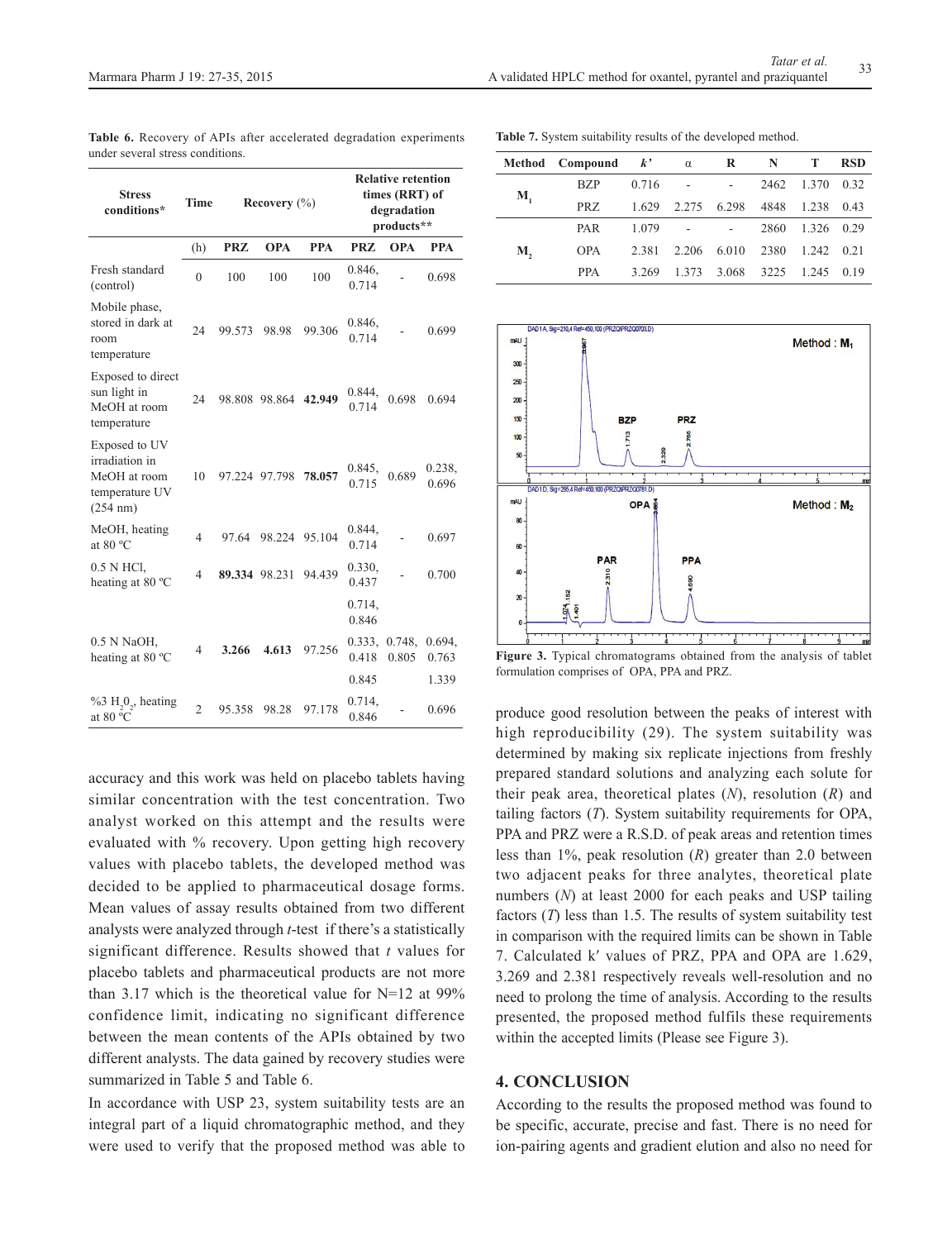liquid-liquid and solid phase extraction to prepare samples. The time of analysis lasts for 5 and 6 minutes for the systems M1 and M2, respectively. Considering the

# **Oksantel pamoat, pirantel pamoat ve prazikuantel içeren tabletlerin kalite kontrolü için bir zıt faz HPLC yönteminin geliştirilmesi ve validasyonu**

## **ÖZET**

Bu çalışma kapsamında, prazikuantel (PRZ), pirantel pamoat (PPA) ve oksantel pamoat (OPA) içeren farmasötik dozaj şekillerinin kalite kontrolünde kullanılabilecek basit, hızlı ve duyarlı yüksek basınçlı sıvı kromatografisi (HPLC) yöntemleri geliştirilmiştir. PRZ analizleri için geliştirilen birinci yöntemde  $(M_1)$  Waters Symmetry C18 (4.6 x 150 mm, 5 µm) zit faz kolonu ile birlikte hareketli faz olarak 1.5 mL/dk akış hızında ACN – MeOH – 20 mM fosfat tamponu (% 0.2 TEA, pH 4.5) (50:10:40, h/h/h) kullanılmış ve DAD dalga boyu 210 nm'de çalışılmıştır. PPA ve OPA'nın bir arada analizi için geliştirilen diğer yöntemde  $(M_2)$  ise aynı kolonda ve akış hızında çalışılırken, detektör dalga boyu 295 nm olarak belirlenmiştir. M2 yönteminin hareketli fazının içeriği ACN – MeOH – 20 mM fosfat tamponu (% 0.2 TEA, pH 4.5) (12:3:85, h/h/h) şeklinde belirlenmiştir. M<sub>1</sub> yöntemiyle analizi yapılan PRZ

## **REFERENCES**

- 1. WHO technical report series, no. 972. Research Priorities for Helminth Infections. World Health Organization, 2012, [http://apps.who.int/iris/bitstream/10665/75922/1/WHO\_ TRS\_972\_eng.pdf].
- 2. Khan AR, Akhtar MJ, Mahmood R, Ahmed SM, Malook S, Iqbal M. LC assay method for oxfendazole and oxyclozanide in pharmaceutical preparation. J Pharm Biomed Anal 2000; 22: 111-4.
- 3. Morovján G, Csokan P, Makranszki L, Abdellah-Nagy EA, Toth K. Determination of fenbendazole, praziquantel and pyrantel pamoate in dog plasma by high-performance liquid chromatography. J Chromatogr A 1998; 797: 237-44.
- 4. Grandemange E, Claerebout E, Genchi C, Franc M. Field evaluation of the efficacy and the safety of a combination of oxantel/pyrantel/praziquantel in the treatment of naturally acquired gastrointestinal nematode and/or cestode infestations in dogs in Europe. Vet Parasitol 2007;145: 94-9.
- 5. Gonzalez-Esquivel DF, Okuno CM, Sanchez Rodriguez M, Solelo Morales J, Cook HJ. Sensitive high-performance liquid chromatographic assay for praziquantel in plasma, urine and liver homogenates. J Chromatogr 1993; 613: 174-8.

advantages of the method; it can be used for quality control, content uniformity and stability tests of PRZ, PPA and OPA.

için benazepril hidroklorür (BZP), M, yöntemiyle gerçekleştirilen PPA ve OPA analizlerinde ise parasetamol (PAR) iç standart olarak kullanılmıştır. Geliştirilen yöntemlerin validasyonunda, özgünlük, doğrusallık, kesinlik, doğruluk, tayin alt sınırı ve miktar tayini alt sınırı gibi parametreler belirlenmiş; sistem uygunluk testleri yapılmış; ayrıca, planlanan hızlandırılmış bozundurma deneyleriyle yöntemin özgünlüğü gösterilmiştir. Yapılan doğrusallık çalışmalarında PRZ, PPA ve OPA için sırasıyla 0.5-7.5 µg/ml, 1-15 µg/ml ve 2-40 µg/ml aralıklarında elde edilen regresyon eşitliklerinin korelasyon katsayıları 0.999'dan yüksek bulunmuş ve yöntemlerin doğrusallığı gösterilmiştir. Yöntemlerin kesinliğini gösteren gün içi ve günler arası tekrarlanabilirlik deneylerinde elde edilen bağıl standart sapma (BSS) değerleri daima % 1'den küçük bulunmuştur. Doğruluk deneylerinde; geliştirilen yöntemlerin plasebo tabletlere uygulanmasından elde edilen geri kazanım değerleri % 99.9–101.1 aralığında bulunmuştur. Bu değerlerin, bitmiş ürünlerde % 99.4–100.8 aralığında değiştiği saptanmıştır.

**Anahtar sözcükler**: Oksantel pamoat, Pirantel pamoat, Prazikuantel, HPLC, analitik yöntem validasyonu.

- 6. Liu J, Stewart JT. High-performance liquid chromatography determination of praziquantel enantiomers in human serum using a reversed-phase cellulose-based chiral stationary phase and disc solid-phase extraction. J Chromatogr B Biomed Sci Appl 1997; 692: 141-7.
- 7. Schepmann D, Blaschke G. Isolation and identification of 8-hydroxypraziquantel as a metabolite of the antischistosomal drug praziquantel. J Pharm Biomed Anal 2001; 26: 791-9.
- 8. Meier H, Blaschke G. Investigation of praziquantel metabolism in isolated rat hepatocytes. J Pharm Biomed Anal 2001; 26: 409-15.
- 9. Ridtitid W, Wongnawa M, Mahatthanatrakul W, Punyo J, Sunbhanich M. LC determination of praziquantel in human plasma. J Pharm Biomed Anal 2002; 28: 181-6.
- 10. Goras JT. High performance liquid chromatographic method of pyrantel tartrate in swine feeds and supplements. J Assoc Off Anal Chem 1981; 64: 1291-6.
- 11. Allender WJ. High-performance liquid chromatographic determination of oxantel and pyrantel pamoate. J Chromatogr Sci 1988; 26: 470-2.
- 12. Piantavini MS, Pontes FL, Uber CP, Stremel DP, Sena MM, Pontarolo R. Chemometric quality inspection control of